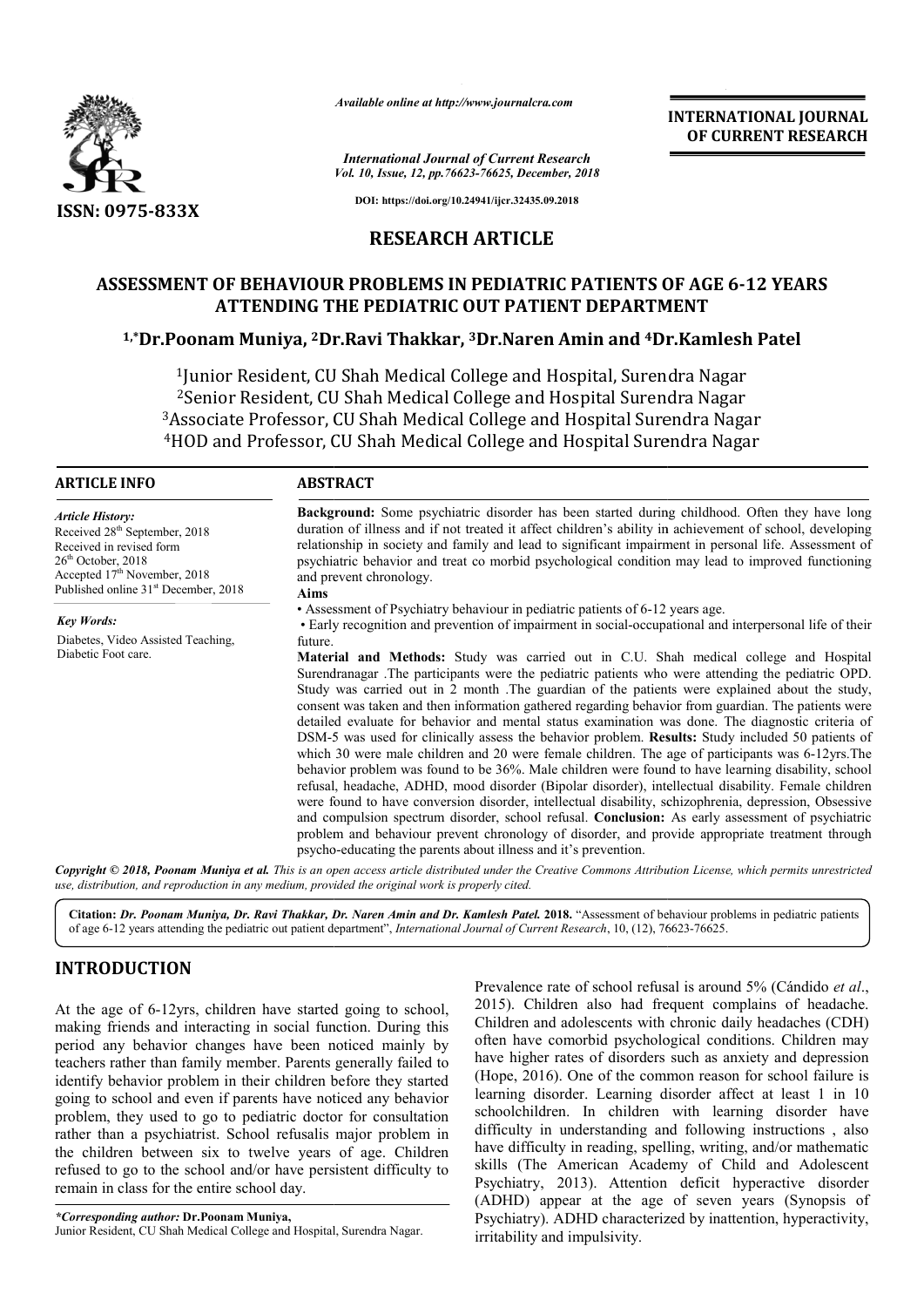Prevalence of ADHD is 7-8 % (Melinda Smith, 2018). Intellectual Disability is defined by an IQ under 70 and deficits in two or more adaptive behaviors that affect every day. IDD found in 2–3% of the general population (American Psychiatric Association, 2000; Patterson, 2003; American Psychiatric Association, 2013). Obsession and compulsion spectrum disorder: The most common age of onset is in young adult. Typically between 9 and 13 year. Trichotillomania is a body-focused repetitive behaviour classified as an impulse control disorder (along the lines of pyromania, kleptomania, and pathologic gambling) which involves pulling out one's hair It hasonset in young adult between 9 and 13 years. The most common sites are the scalp, eyebrows, and eyelids. Trichotillomania occur more frequently in females (Chamberlain *et al*., 2007). Conversion Disorder is an illness of symptoms that affect voluntary motor or sensory symptomswhich suggest another medical condition, but that is judge to be caused by psychological factors because the illness is preceded by conflicts or other stressors (Synopsis of psychiatry). Physical, emotional, or sexual abuse can be a contributing cause of conversion disorder in both adults and children.The gender ratio is closer to 1:1 (Bhatia *et al*., 2005). Schizophrenia is psychotic spectrum illness. Prior to age of 13 years, it is referred to as very early-onset schizophrenia, childhood-onset schizophrenia. It carries a poor prognosis. It is rare, with an incidence lower than 1in 10,000children (Jonathan *et al*., 2014; Abidi, 2013).

**MoodDisorder:** Depressive disorders in children represent significant public health concern, result in long term adverse effects on the individual's cognitive, social and psychological development. Depressive disorder affects 2-3% of children. Early onset bipolar disorder is rare in children (Synopsis of Psychiatry Chapter 31.12).

## **Aims and Objective**

- Assessment of Psychiatry behavior in pediatric patients of 6-12 years age.
- Early recognition and prevention of impairment in socialoccupational and interpersonal life of their future.

## **MATERIALS AND METHODS**

### **Study setting:**

Study was carried out in C.U.Shah medical college and hospital, Surendranagar, Gujarat. 50 patients were recruited from the pediatric out patient department.

#### **Inclusion criteria**:

- Patient age of 6-12 years in Pediatric OPD.
- Provided informed consent to guardian.

### **Exclusion criteria**

#### **Those who**

- Has age less than 5years.
- Had an organic psychiatry disorder.
- Were experiencing unstable general medical condition.
- Were grossly psychotic and unable to cooperate.

50 patients of age between 6 to 12 yearswere assessed randomly from the pediatric outpatient department.

Written informed consent was obtained from the guardianafter the discussion of study details. A demographic and clinical data sheet was fulfilled.The subjects were assessed clinical by sign and symptoms of DSM-5 criteria.Children were assessed clinically for various conditions like school refusal, learning disorder, ADHD, IDD, Trichotillomania, Psychotic spectrum illness, mood disorder, headache etc.

## **RESULT AND DISCUSSION**

Present study included total 50 children. Group comprised predominantly male children. (n=30). Out of 50 children 32 were normal and had no any psychiatric problems. 18 (36%) children had some psychiatric problem.

| Distribution | Male       | Female     | Total      |
|--------------|------------|------------|------------|
| Disorder     | $10(20\%)$ | 8(16%)     | $18(36\%)$ |
| Normal       | $20(40\%)$ | 12(24%)    | 32(64%)    |
| Total        | $30(60\%)$ | $20(40\%)$ | 50(100%)   |

**Table 2. % of disorder in male child**

| Sr.NO | Disorder              | No. of Male children affected | $\%$      |
|-------|-----------------------|-------------------------------|-----------|
|       | School phobia         |                               | $(6.6\%)$ |
| 2     | Intellectual disorder |                               | $(3.3\%)$ |
| 3     | Learning disorder     |                               | $(10\%)$  |
| 4     | <b>ADHD</b>           |                               | $(3.3\%)$ |
|       | Headache              |                               | $(6.6\%)$ |
| 6     | Bipolar-1 disorder    |                               | $(3.3\%)$ |
|       |                       |                               |           |

**Table 3. % of disorder in female**

| Sr No          | Disorder            | No.of female      | $No. of \%$ |
|----------------|---------------------|-------------------|-------------|
|                |                     | children affected | $(n=20)$    |
|                | Conversion disorder |                   | 10%         |
| $\mathfrak{D}$ | ID                  |                   | 10%         |
| 3              | Schizophrenia       |                   | 5%          |
|                | Depression          |                   | 5%          |
|                | Trichotilomania     |                   | 5%          |
|                | School phobia       |                   | 5%          |



**Figure 1. Sex wise distribution of patient**

Behavior problems found more in male children (20%). 16% female children had behavior problem. In this present study out of 18 pediatric patients who had psychiatric behavior problem, 4 pediatric patients (22.2%) had school refusal, 3 patients (16.67%) hadIntellectual disability disorder, 3 patients (16.67%) had Learning disability, 1 patient (5.56%) had Attention deficit hyperactivity disorder, 1 patient (5.56%) had trichotillomania, 2 patients (11.11%) had mood disorder, 1 patient (5.56%) had childhood onset schizophrenia, 1 patient (5.56%) had tension type headache and 2 patients (11.11%) had conversion disorder.